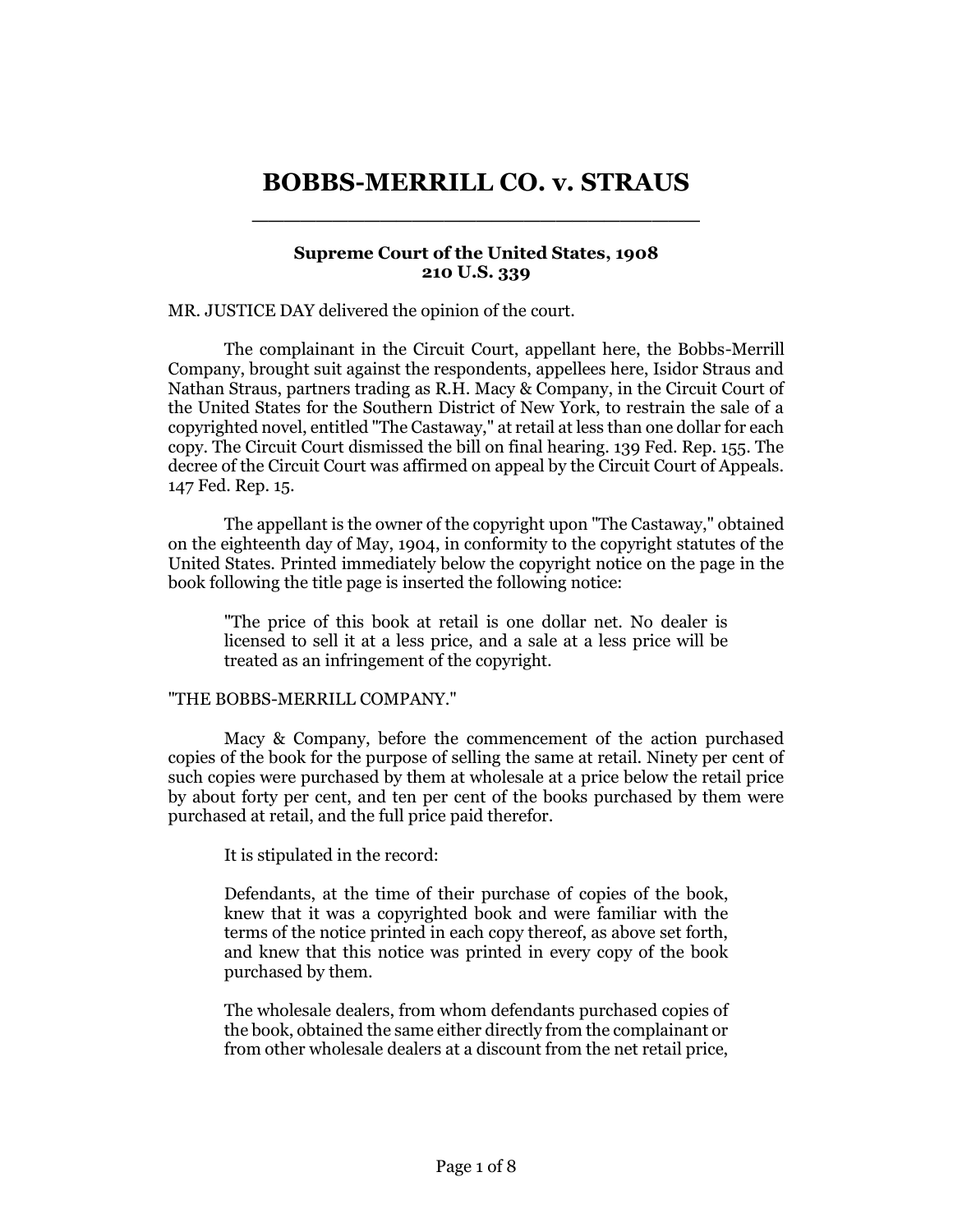and at the time of their purchase knew that the book was a copyrighted book and were familiar with the terms of the notice printed in each copy thereof, as described above, and such knowledge was in all wholesale dealers through whom the books passed from the complainants to defendants. But the wholesale dealers were under no agreement or obligation to enforce the observance of the terms of the notice by retail dealers or to restrict their sales to retail dealers who would agree to observe the terms stated in the notice.

The defendants have sold copies of the book at retail at the uniform price of eighty-nine cents a copy, and are still selling, exposing for sale and offering copies of the book at retail at the price of eightynine cents per copy, without the consent of the complainant.

Much of the argument on behalf of the appellant is based upon the alleged analogy between the statutes of the United States securing patent rights to inventors and the copyright acts securing rights and privileges to authors and others. And this analogy, it is contended, is so complete that decisions under the patent statutes in respect to the rights claimed in this suit under the copyright act are necessarily controlling.

In the main brief submitted by the learned counsel for the appellant it is said:

"All of the argument has been upon the assumption that the very numerous decisions of the Circuit Courts and Circuit Courts of Appeals, such as the Heaton-Peninsular case [Button-Fastener case], 77 Fed. Rep. 288, the Victor Talking Machine case, 123 Fed. Rep. 424, and others along the same line, as well as the Cotton Tie case in this court, upholding this restriction, with reference to sales of patented articles, express the law; and we have been especially confident that such must be the case, for the reason that this court, in Bement v. National Harrow Company, 186 U.S. page 70, has given its sanction to the broad doctrines laid down in the Heaton-Peninsular case, 77 Fed. Rep. 288."

The present case involves rights under the copyright act. The facts disclose a sale of a book at wholesale by the owners of the copyright, at a satisfactory price, and this without agreement between the parties to such sale obligating the purchaser to control future sales, and where the alleged right springs from the protection of the copyright law alone. It is contended that this power to control further sales is given by statute to the owner of such a copyright in conferring the sole right to "vend" a copyrighted book.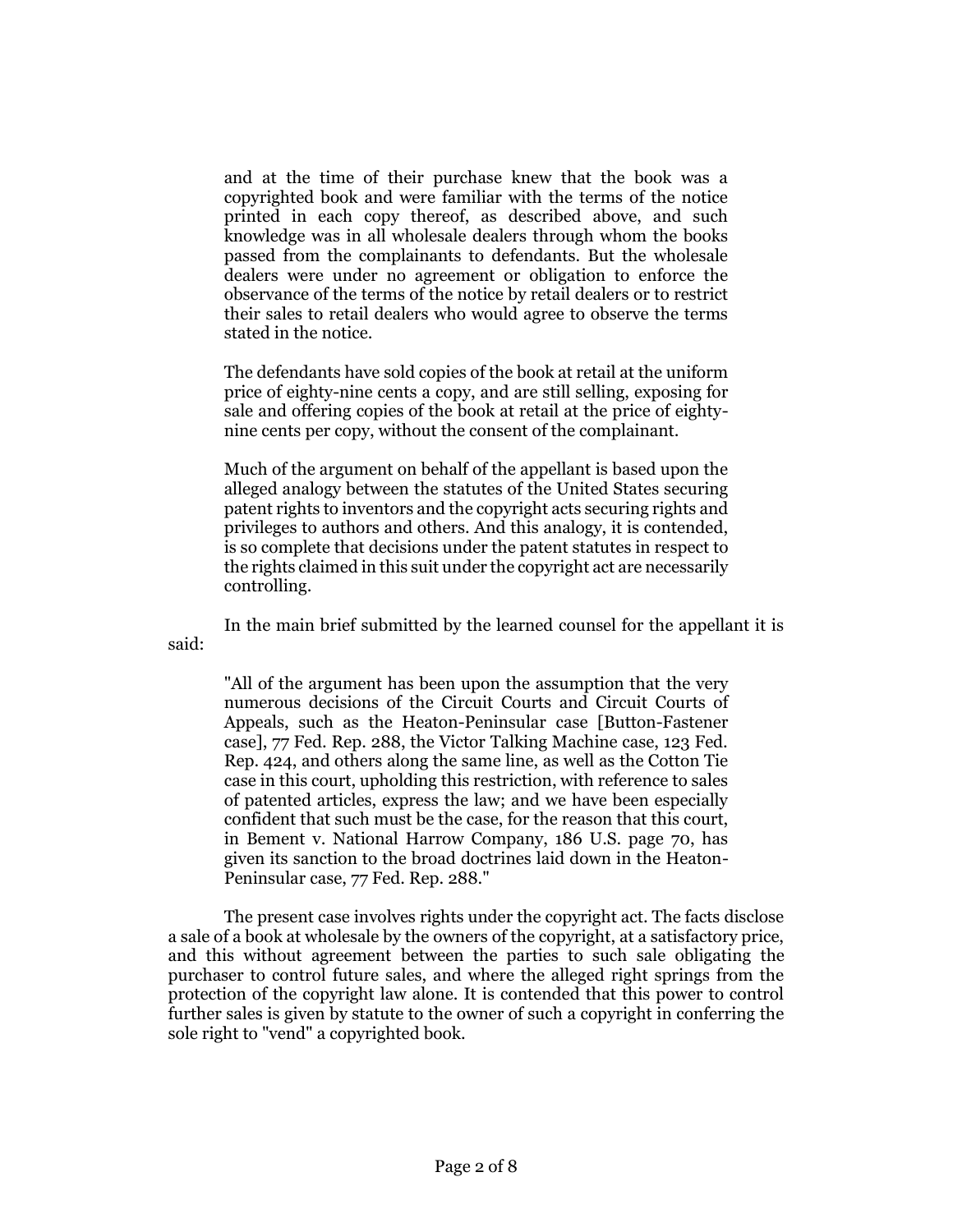A case such as the present one, concerning inventions protected by letters patent of the United States, has not been decided in this court, so far as we are able to discover. In the so-called Cotton Tie case (Cotton Tie Co. v. Simmons, 106 U.S. 89), the complainant company owned patents for improvements in metallic cotton-bale ties, and these cotton-bale ties were manufactured by the patentee, and stamped in the buckles were the words: "Licensed to use once only." After the bands had been severed at the cotton mill the respondent bought them and the buckles as scrap iron, rolled and straightened the pieces of the bands, and rivetted their ends together. He then cut them into proper lengths and sold them, with the buckles, to be used as ties.

The report of this case in the Circuit Court for the District of Rhode Island is found in 3 Banning & Arden, 320; S.C., 1 Fed. Cases, No. 293, p. 623. The report shows that Judge Shepley dismissed the bill on the ground that the attempted restriction to a single use by the words stamped on the buckle was not one which the patentee was entitled to impose, as the sale of the patented article, as an ordinary article of commerce, had taken it outside of the limits of the patent monopoly, and that the purchaser took unrestricted title to the buckle, without any reservation in the vendor. This court reversed that decision, holding that the reconstructed ties were not a repair of the old article, but a recreation of the subject of the patent, and, therefore, an infringement. Mr. Justice Blatchford, in delivering the opinion of the court, said:

"Whatever right the defendants could acquire to the use of the old buckle, they acquired no right to combine it with a substantially new band, to make a cotton-bale tie. They so combined it when they combined it with a band made of the pieces of the old band in the way described. What the defendants did in piecing together the pieces of the old band was not a repair of the band or the tie, in any proper sense. The band was voluntarily severed by the consumer at the cotton mill, because the tie had performed its function of confining the bale of cotton in its transit from the plantation or the press to the mill. Its capacity for use as a tie was voluntarily destroyed. As it left the bale it could not be used again as a tie. As a tie the defendants reconstructed it, although they used the old buckle without repairing that."

That the case was not decided as one of restricted license, because of the words stamped on the buckle, is shown by the language of Mr. Justice Blatchford in concluding his opinion:

"We do not decide that they are liable as infringers of either of the three patents, merely because they have sold the buckle considered apart from the band or from the entire structure as a tie."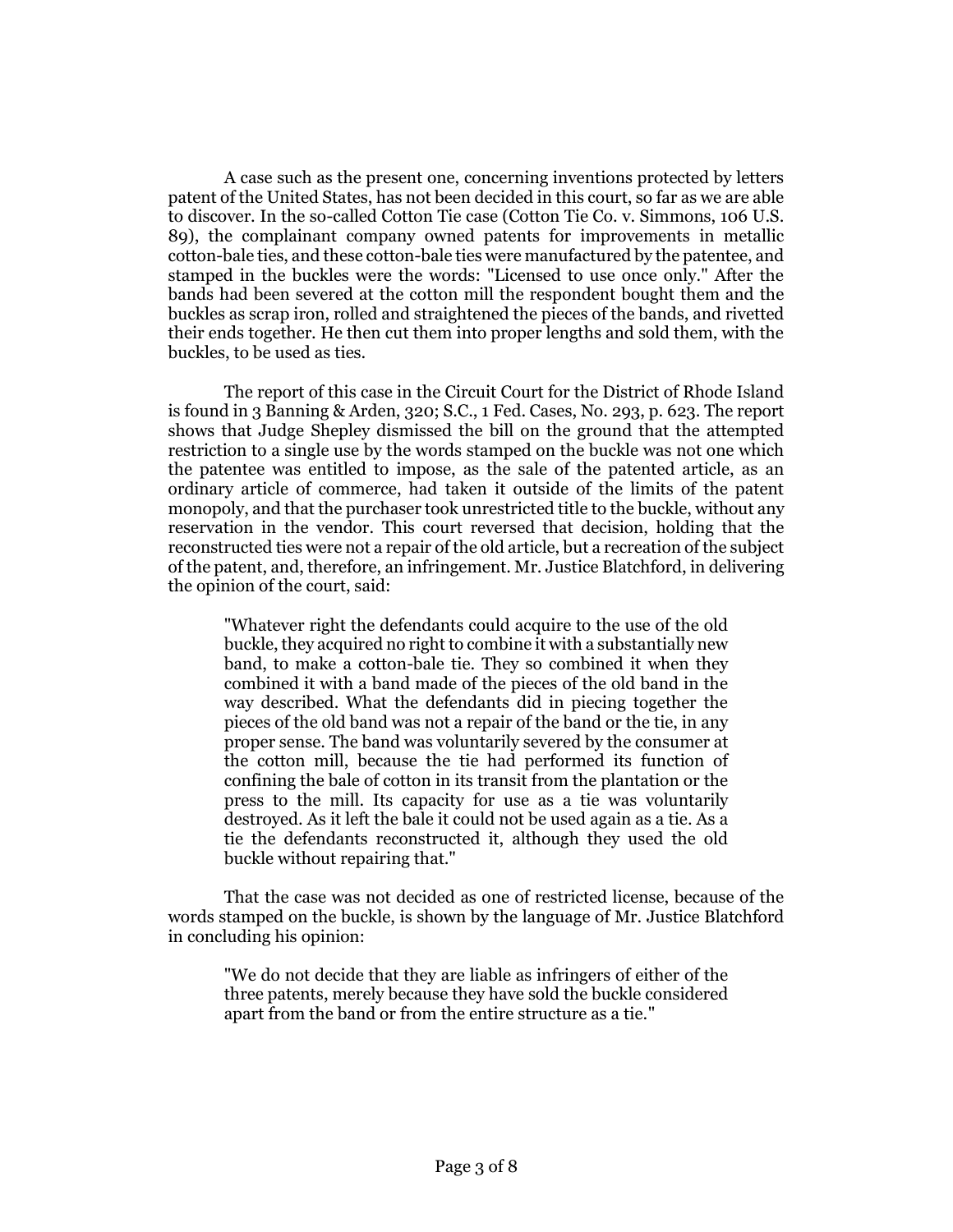We cannot agree that any different view of the Cotton Tie case was indicated in the comments of the learned justice, speaking for this court, in Morgan Envelope Co. v. Albany Paper Co., 152 U.S. 425, 433. What was there said in connection with the quotation from the opinion of Mr. Justice Blatchford in the Cotton Tie case enforces the view that the case was one of infringement, because of the reconstruction of the patented device.

In Bement v. National Harrow Co., 186 U.S. 70, the suit was between the owners of the letters patent as licensor and licensees, seeking to enforce a contract as to the price and terms on which the patented article might be dealt with by the licensee. The case did not involve facts such as in the case now before us, and concerned a contract of license sued upon in the state court, and, of course, does not dispose of the questions to be decided in this case.

The question was supposed to be involved in the recent case of Cortelyou v. Johnson, 207 U.S. 196, where a patented machine, known as the Neostyle, was sold with a license, printed on the baseboard of the machine, limiting the use thereof to certain paper, ink and other supplies, made by the Neostyle company. While the question as to the validity of such license restriction was fully and ably argued by counsel, the case went off upon the finding that notice of the license restriction was not brought home to the defendant company.

If we were to follow the course taken in the argument, and discuss the rights of a patentee, under letters patent, and then, by analogy, apply the conclusions to copyrights, we might greatly embarrass the consideration of a case under letters patent, when one of that character shall be presented to this court.

We may say in passing, disclaiming any intention to indicate our views as to what would be the rights of parties in circumstances similar to the present case under the patent laws, that there are differences between the patent and copyright statutes in the extent of the protection granted by them. This was recognized by Judge Lurton, who wrote a leading case on the subject in the Federal courts (The Button Fastener Case, 77 Fed. Rep. 288), for he said in the subsequent case of Park & Sons v. Hartman, 153 Fed. Rep. 24:

"There are such wide differences between the right of multiplying and vending copies of a production protected by the copyright statute and the rights secured to an inventor under the patent statutes, that the cases which relate to the one subject are not altogether controlling as to the other."

We therefore approach the consideration of this question as a new one in this court, and one that involves the extent of the protection which is given by the copyright statutes of the United States to the owner of a copyright under the facts disclosed in this record. Recent cases in this court have affirmed the proposition that copyright property under the Federal is wholly statutory, and depends upon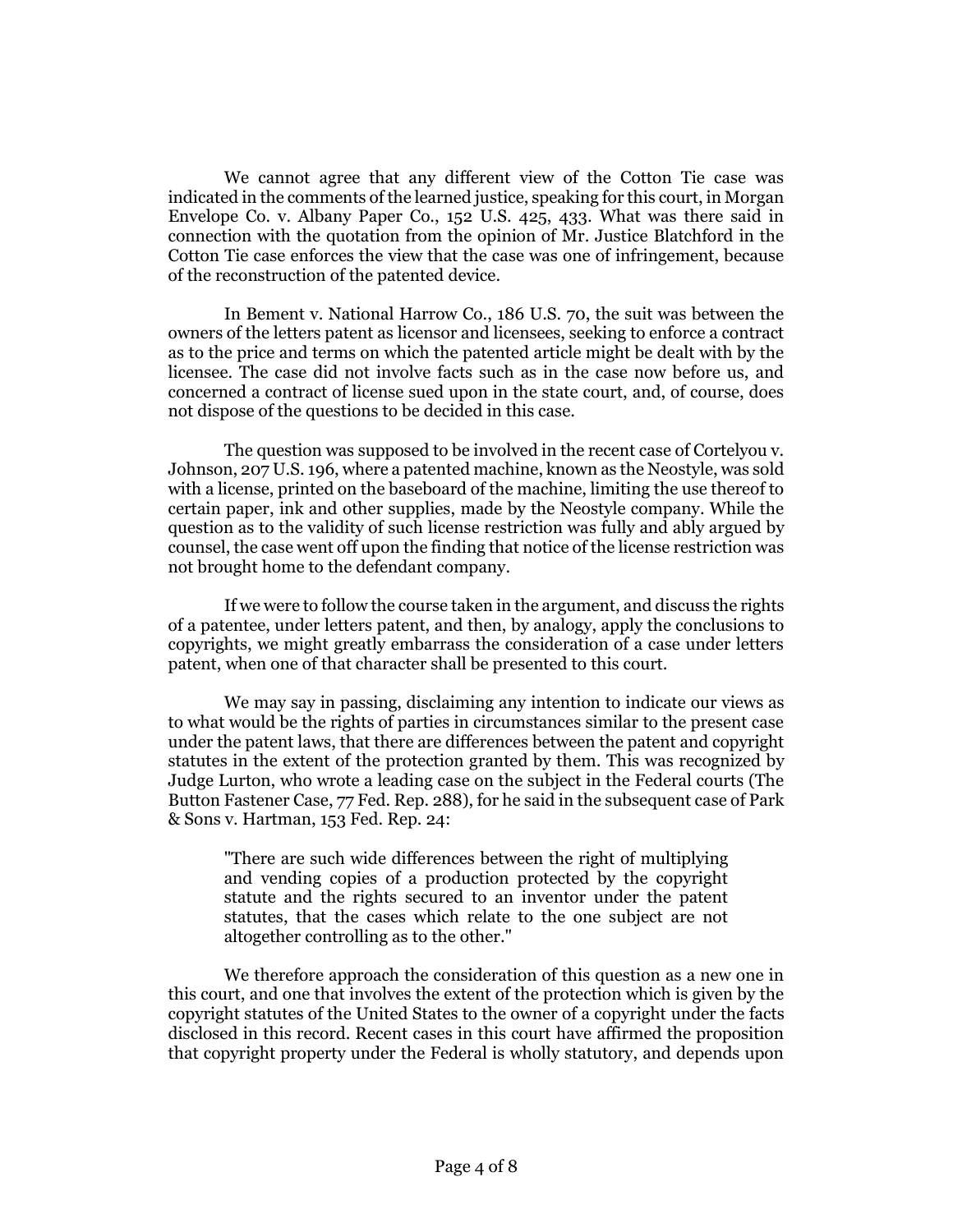the right created under the acts of Congress passed in pursuance of the authority conferred under Article I, § 8, of the Federal Constitution: "To promote the progress of science and useful arts, by securing for limited times to authors and inventors the exclusive right to their respective writings and discoveries." American Tobacco Co. v. Werckmeister, 207 U.S. 284; White-Smith Music Co. v. Apollo Co., 209 U.S. 1; following the previous cases of Wheaton v. Peters, 8 Pet. 590; Bank v. Manchester, 128 U.S. 244-253; Thompson v. Hubbard, 131 U.S. 123- 151.

The learned counsel for the appellant in this case in the argument at bar disclaims relief because of any contract, and relies solely upon the copyright statutes, and rights therein conferred. The copyright statutes ought to be reasonably construed with a view to effecting the purposes intended by Congress. They ought not to be unduly extended by judicial construction to include privileges not intended to be conferred, nor so narrowly construed as to deprive those entitled to their benefit of the rights Congress intended to grant.

At common law an author had a property in his manuscript and might have redress against any one who undertook to realize a profit from its publication without authority of the author. Wheaton v. Peters, 8 Pet. 591, 659.

In Drone on Copyright that author says, page 100:

"As the law is now expounded, there are important differences between the statutory and the common-law right. The former exists only in works which have been published within the meaning of the statute, and the latter only in works which have not been so published. In the former case ownership is limited to a term of years; in the latter it is perpetual. The rights do not coexist in the same composition; when the statutory right begins the commonlaw right ends. Both may be defeated by publication. Thus, when a work is published in print, the owner's common-law rights are lost, and, unless the publication be in accordance with the requirements of the statute, the statutory right is not secured."

While the nature of the property and the protection intended to be given the inventor or author as the reward of genius or intellect in the production of his book or work or art is to be considered in construing the act of Congress, it is evident that to secure the author the right to multiply copies of his work may be said to have been the main purpose of the copyright statutes. Speaking for this court in Stephens v. Cady, 14 How. 528, 530, Mr. Justice Curtis said:

"The copyright is an exclusive right to the multiplication of the copies, for the benefit of the author or his assigns, disconnected from the plate, or any other physical existence. It is an incorporeal right to print and publish the map, or, as said by Lord Mansfield in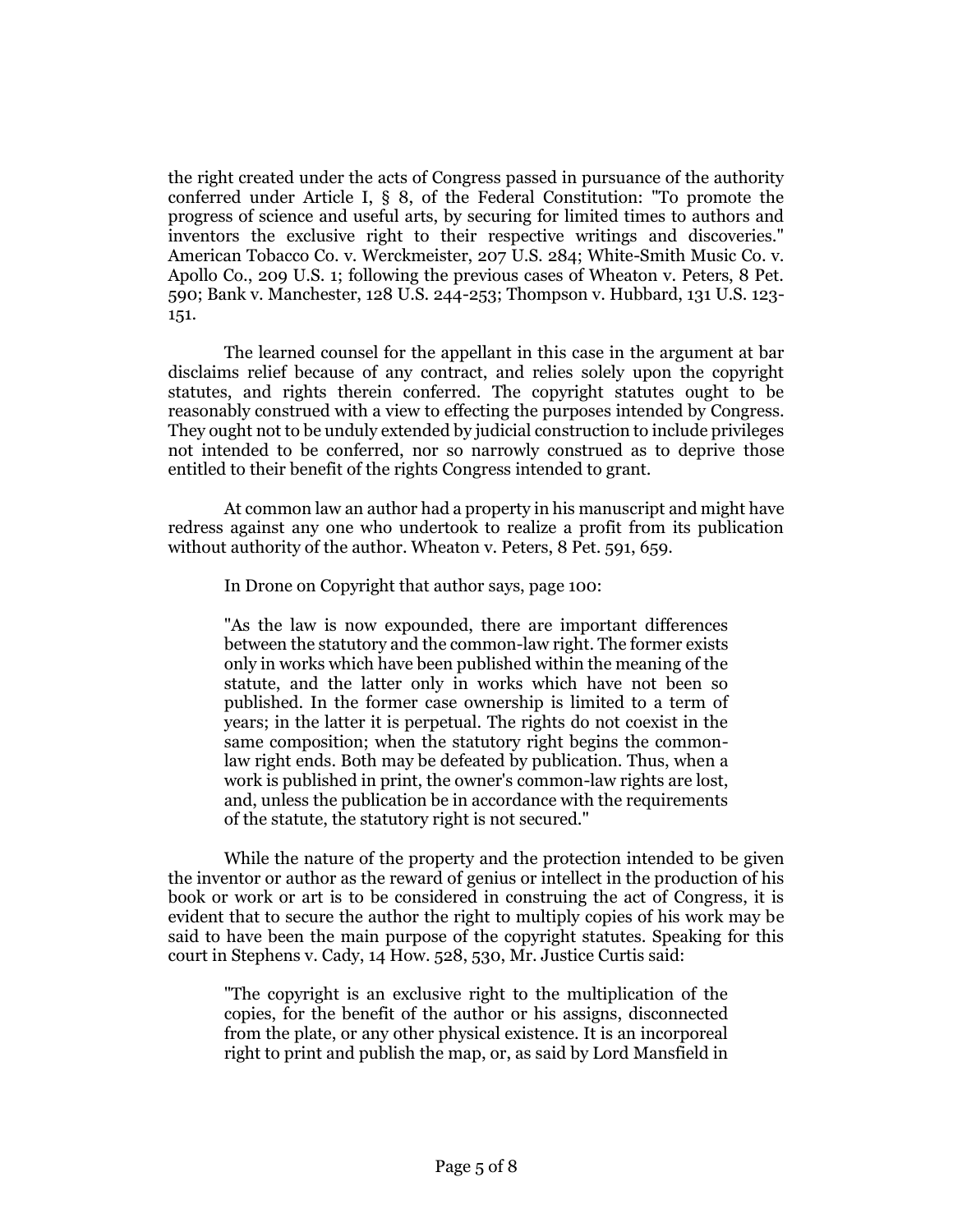Miller v. Taylor, 4 Burr, 2396, 'a property in notion, and has no corporeal, tangible substance.'"

This fact is emphasized when we note the title to the act of Congress, passed at its first session--"An act for the encouragement of learning, by securing the copies of maps, charts, and books, to the authors and proprietors of such copies, during the times therein mentioned." 1 Stat. at Large, by Peters, chap. 15, p. 124.

In order to secure this right it was provided in that statute, as it has been in subsequent ones, that the authors of books, their executors, administrators, or assigns, shall have the "sole right and liberty of printing, reprinting, publishing, and vending" such book for a term of years, upon complying with the statutory conditions set forth in the act as essential to the acquiring of a valid copyright. Each and all of these statutory rights should be given such protection as the act of Congress requires, in order to secure the rights conferred upon authors and others entitled to the benefit of the act. Let us see more specifically what are the statutory rights, in this behalf, secured to one who has complied with the provisions of the law and become the owner of a copyright.

They may be found in §§ 4952, 4965 and 4970 of the Revised Statutes of the United States, and are as follows:

"SEC. 4952. Any citizen of the United States or resident therein, who shall be the author, inventor, designer or proprietor of any book, map, chart, dramatic or musical composition, engraving, cut, print or photograph or negative thereof, or of a painting, drawing, chromo, statute, statuary, and of models or designs intended to be perfected as works of the fine arts, and the executors, administrators or assigns of any such person, shall, upon complying with the provisions of this chapter, have the sole liberty of printing, reprinting, publishing, completing, copying, executing, finishing and vending the same." U.S. Comp. St. 1901, p. 3406.

"SEC. 4965. If any person, after the recording of the title of any map, chart, musical composition, print, cut, engraving, or photograph or chromo, or of the description of any painting, drawing, statute, statuary, or model or design intended to be perfected and executed as a work of fine arts, as provided by this chapter, shall within the term limited, and without the consent of the proprietor of the copyright first obtained in writing, signed in presence of two or more witnesses, engrave, etch, work, copy, print, publish, or import, either in whole or in part, or by varying the main design with intent to evade the law, or knowing the same to be so printed, published, or imported, shall sell or expose to sale any copy of such map or other article, as aforesaid, he shall forfeit to the proprietor all the plates on which the same shall be copied, and every sheet thereof,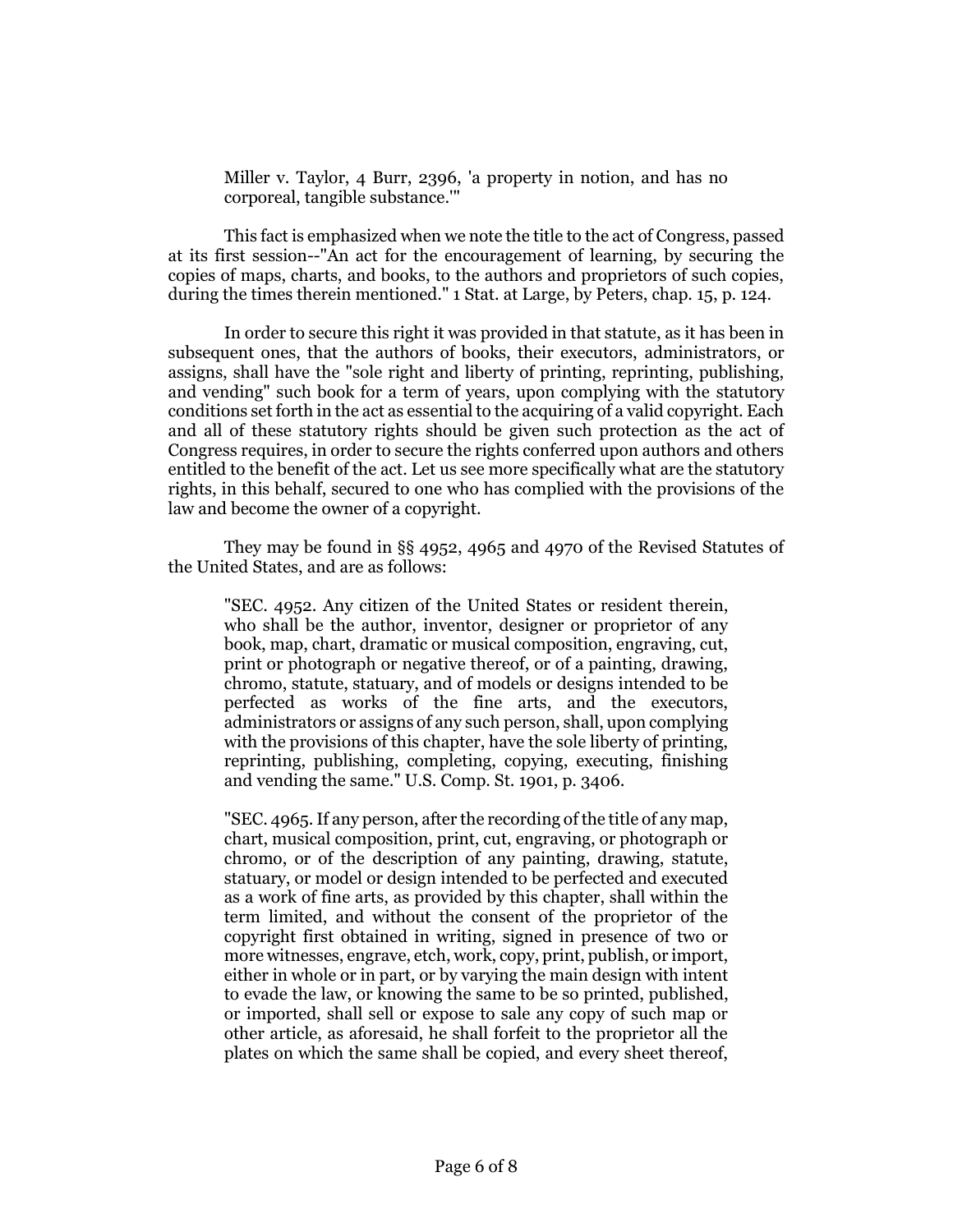either copied or printed, and shall further forfeit one dollar for every sheet of the same found in his possession, either printing, printed, copied, published, imported, or exposed for sale; and in case of a painting, statute, or statuary, he shall forfeit ten dollars for every copy of the same in his possession, or by him sold or exposed for sale, one-half thereof to the proprietor and the other half to the use of the United States." U.S. Comp. St. 1901, p. 3414.

Section 4970 is as follows:

"The Circuit Courts, and District Courts having the jurisdiction of Circuit Courts, shall have power, upon bill in equity filed by any party aggrieved, to grant injunctions to prevent the violation of any right secured by the laws respecting copyrights, according to the course and principles of courts of equity, on such terms as the court may deem reasonable." U.S. Comp. St. 1901, p. 3416.

Section 4965 undertakes to work a forfeiture of copyrighted articles, and confers a right of action for a penalty. Relief is given in a single suit, one-half of the money recovered going to the United States. Werckmeister v. American Tobacco Company, 207 U.S. 375.

As this is a suit in equity for relief under § 4970 of the U.S. Revised Statutes, giving to the Circuit and District Courts of the United States the right to grant relief by injunctions to prevent the violations of rights secured by the copyright statutes, we are not concerned with rights and remedies under § 4965.

It is the contention of the appellant that the Circuit Court erred in failing to give effect to the provision of § 4952, protecting the owners of the copyright in the sole right of vending the copyrighted book or other article, and the argument is that the statute vested the whole field of the right of exclusive sale in the copyright owner; that he can part with it to another to the extent that he sees fit, and may withhold to himself, by proper reservations, so much of the right as he pleases.

What does the statute mean in granting "the sole right of vending the same"? Was it intended to create a right which would permit the holder of the copyright to fasten, by notice in a book or upon one of the articles mentioned within the statute, a restriction upon the subsequent alienation of the subjectmatter of copyright after the owner had parted with the title to one who had acquired full dominion over it and had given a satisfactory price for it? It is not denied that one who has sold a copyrighted article, without restriction, has parted with all right to control the sale of it. The purchaser of a book, once sold by authority of the owner of the copyright, may sell it again, although he could not publish a new edition of it.